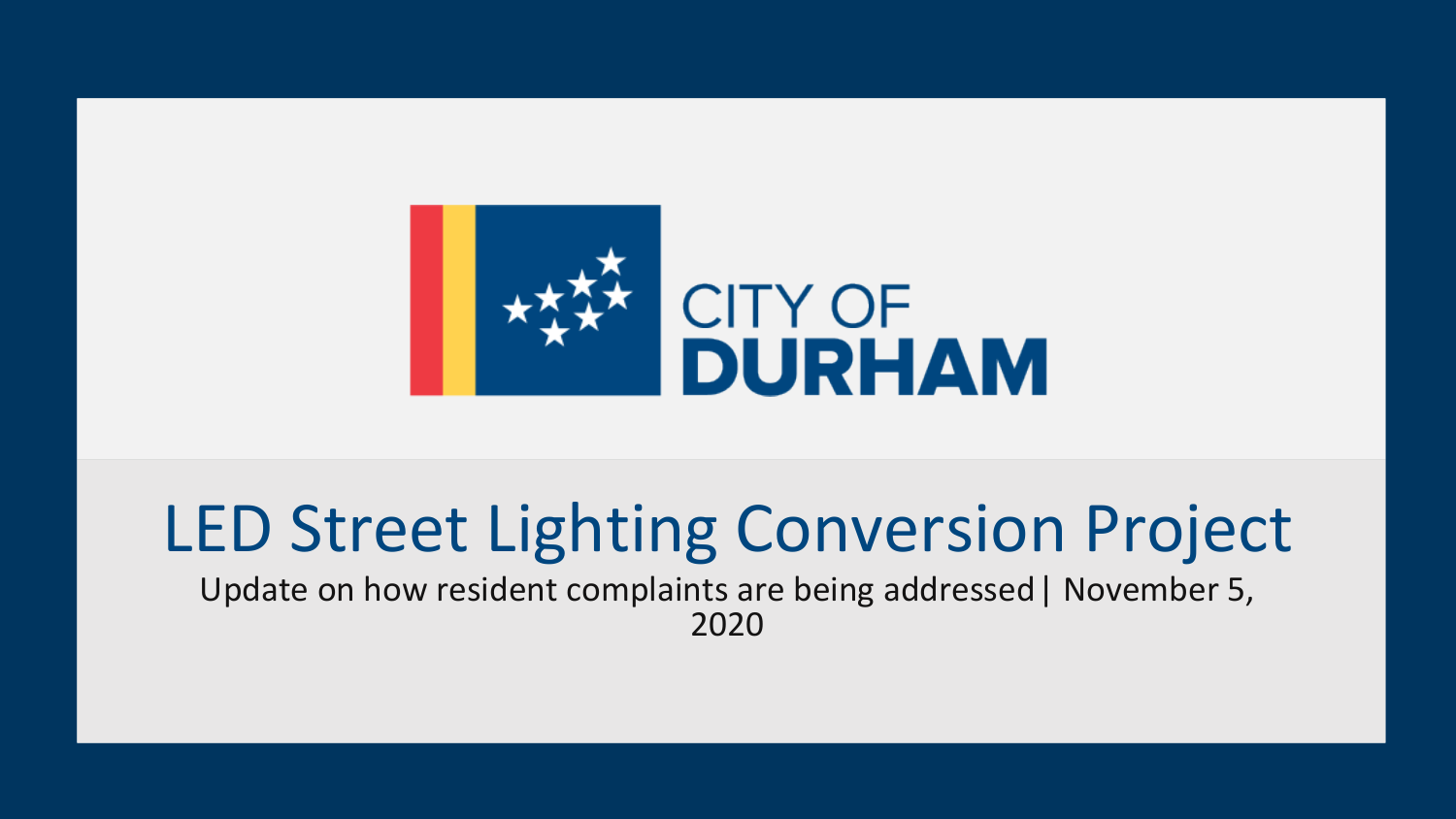## Background

- September 2019: NC Utilities Commission authorizes new rate schedules making LED conversions financially feasible.
- April 2019: City Council authorized a project to convert 20,914 High Pressure Sodium (HPS) and 103 Mercury Vapor street lights to Light Emitting Diode (LED).
- June 2019: Duke Energy Carolinas (DEC) begins conversion program as requested by the City of Durham.
- Nominal monthly cost difference post LED conversion (less than 1% increase).
- One-time conversions costs of \$895,119.20 (\$40 per standard fixture), plus an additional \$325,434.59 for 184 decorative fixtures in downtown.
- It is estimated this conversion will result in the reduction of 6.25 million kwh of electricity each year which is a savings of 4.4 million tons of carbon dioxide emissions, the equivalent of 10,246 barrels of oil, or 4.8 million pounds of coal, or taking 940 passenger vehicles off the road for a year. The LED lights also provide for improved nighttime visibility and color identification which should result in improved nighttime safety for pedestrians and bicyclists.

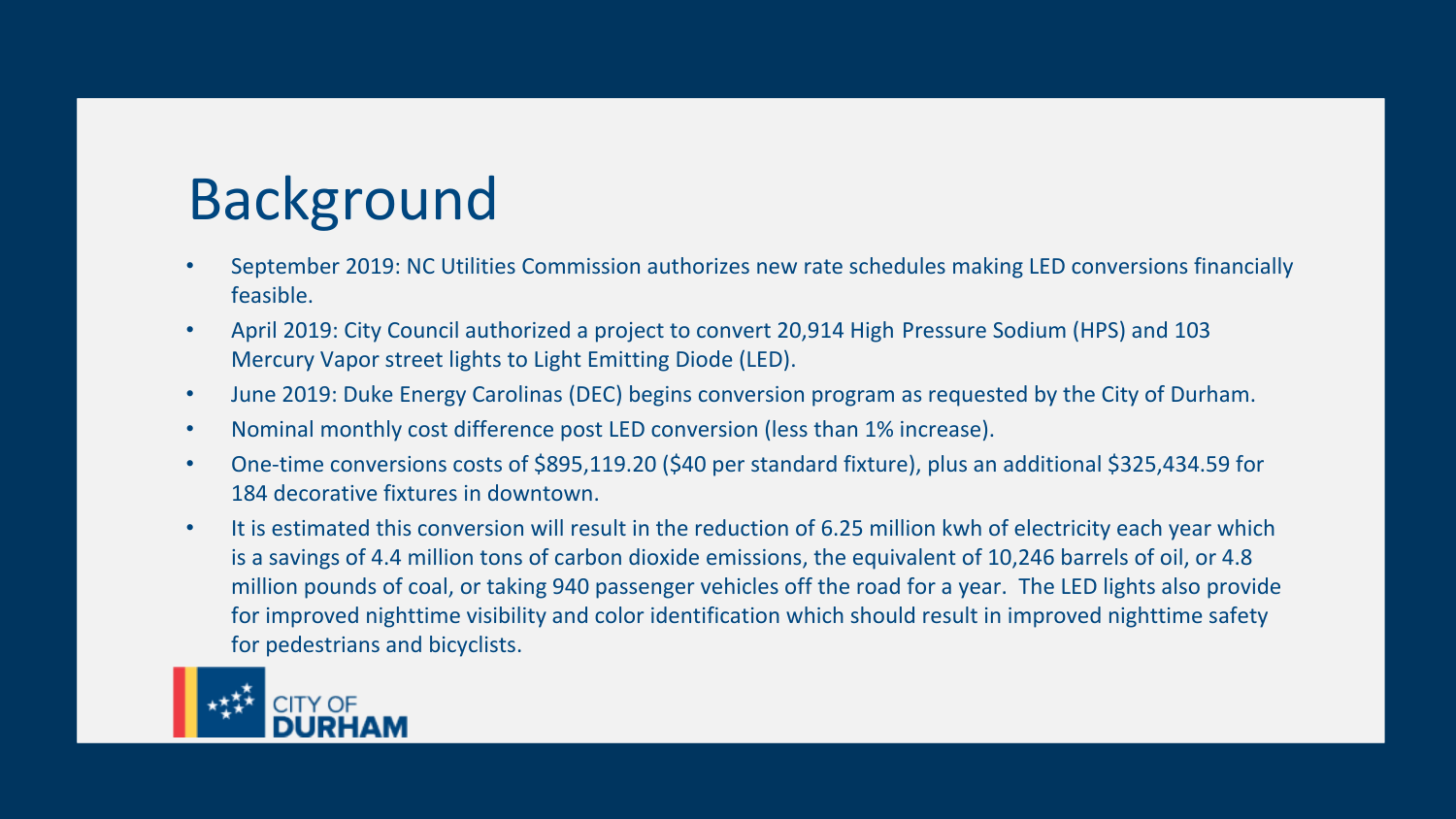#### LED Fixture Information

- January 2014: NC Utilities Commission authorizes the use of LED lighting for new installations. City of Durham begins utilizing LED's for all new installations. DEC installs over 800 new 4,000 Kelvin LED street lights inside Durham between January 2014 and June 2019.
- May 2014: City of Seattle study finds 4,100 Kelvin LED lights outperformed HPS lighting with greater wattages in providing improved detection distances of objects.
- June 2016: American Medical Association (AMA) releases a reporting recommending 3,000 Kelvin or lower street lighting be utilized. There have been no follow-up or additional research studies on this topic since 2016.
- 2016-2020: The industry standard remains 4,000 Kelvin, however some manufactures have developed 3,000 Kelvin fixtures and they have been installed a few locations. Most of the limited 3,000 Kelvin installations were installed in late 2019 or 2020, and there is currently limited data on their effectiveness.
- All LED fixtures are designed to direct the light downward rather than outward and upward. The fixture housing and mounting style prevents the light from going upward and are generally considered dark sky complaint.

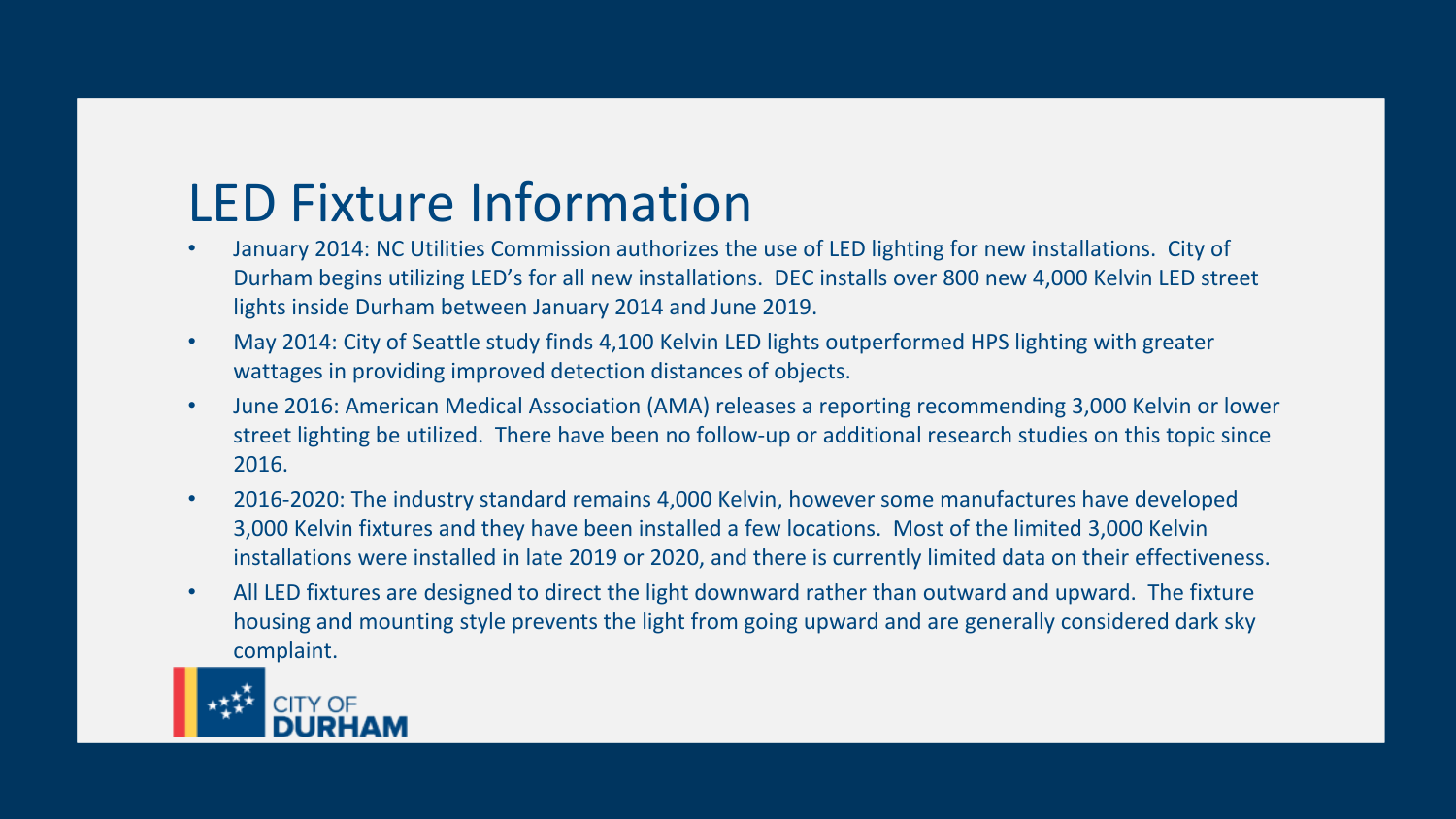#### Typical LED Complaints

- As of October 28<sup>th</sup>, the City has received 211 location specific complaints. During this time, DEC has completed over 20,400 LED conversions. The current ratio of complaints to conversions is 1%.
- Of the complaints received, they typically fall in one of three categories:
	- 1. Glare (Light is shinning into a residential window)
	- 2. Too Bright (Request to reduce lighting level or wattage)
	- 3. Color is too harsh (color temperature, concerns about AMA report)
- Most complaints can be addressed and they are being resolved as quickly as possible. The timeline for resolving the complaint varies depending upon type of complaint.

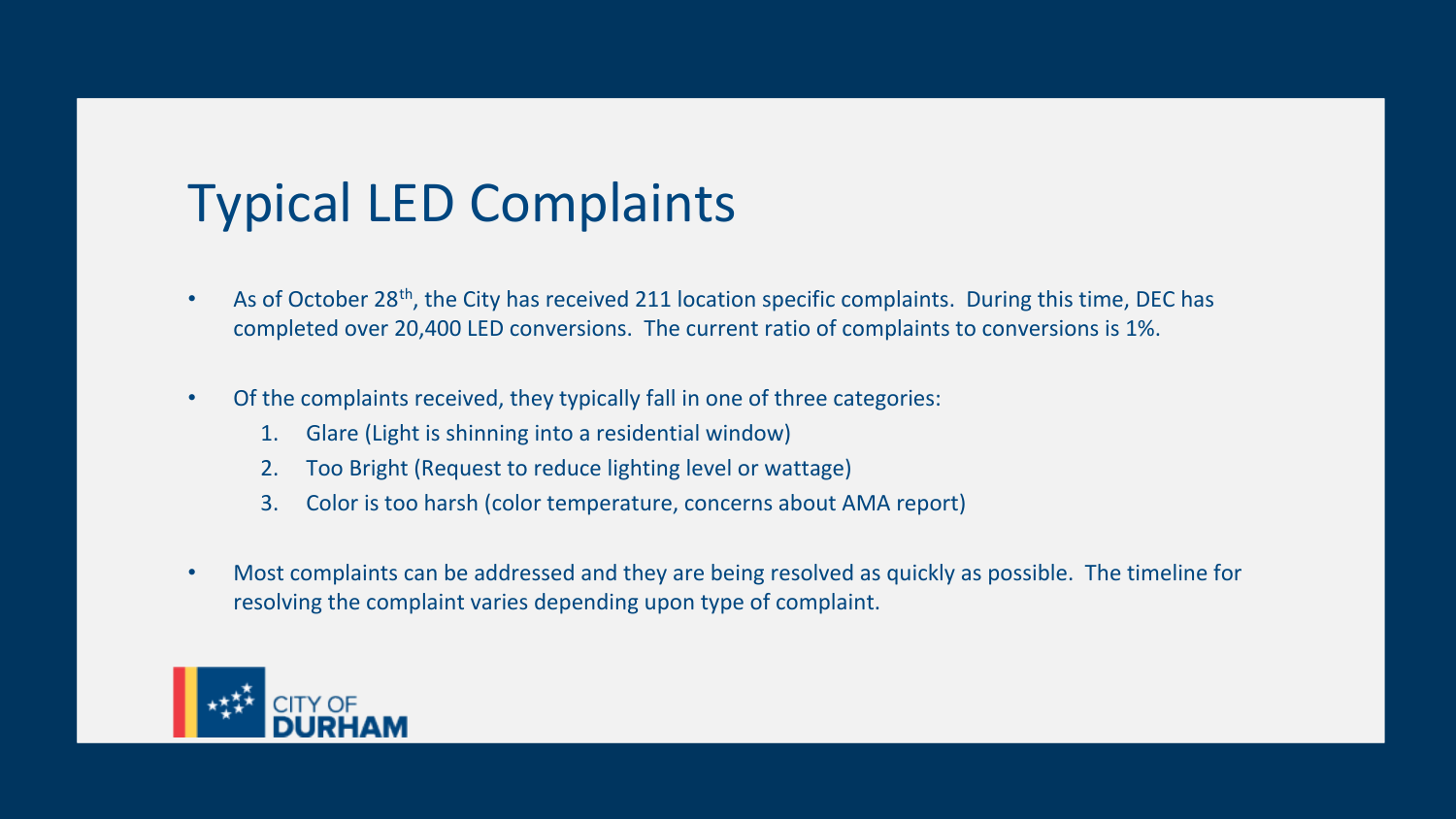### Glare Complaints

- Most complaints about glare (light shinning into windows) can be easily addressed via either field adjustments to the light and/or the installation of shields.
- When Transportation receives a complaint related to glare, we contact DEC to investigate the location. DEC reviews the location in the field to first verify the LED light has been installed correctly. Because the lights are directional a misaligned light can cause excessive light to be projected forward or backward rather than downward. Once the installation has been verified, DEC also reviews the location to determine if shield will help prevent unwanted glare into adjacent residential homes. If shield is needed, DEC notifies Transportation and Transportation authorizes DEC to install it.
- The typical timeline to address glare related complaints is about four weeks from complaint to installation of a shield.
- The cost of a shield varies depending on the wattage of the light. The one-time cost to the City for a 50 Watt LED shield is \$89 and the cost for a \$150 Watt LED shield is \$188.

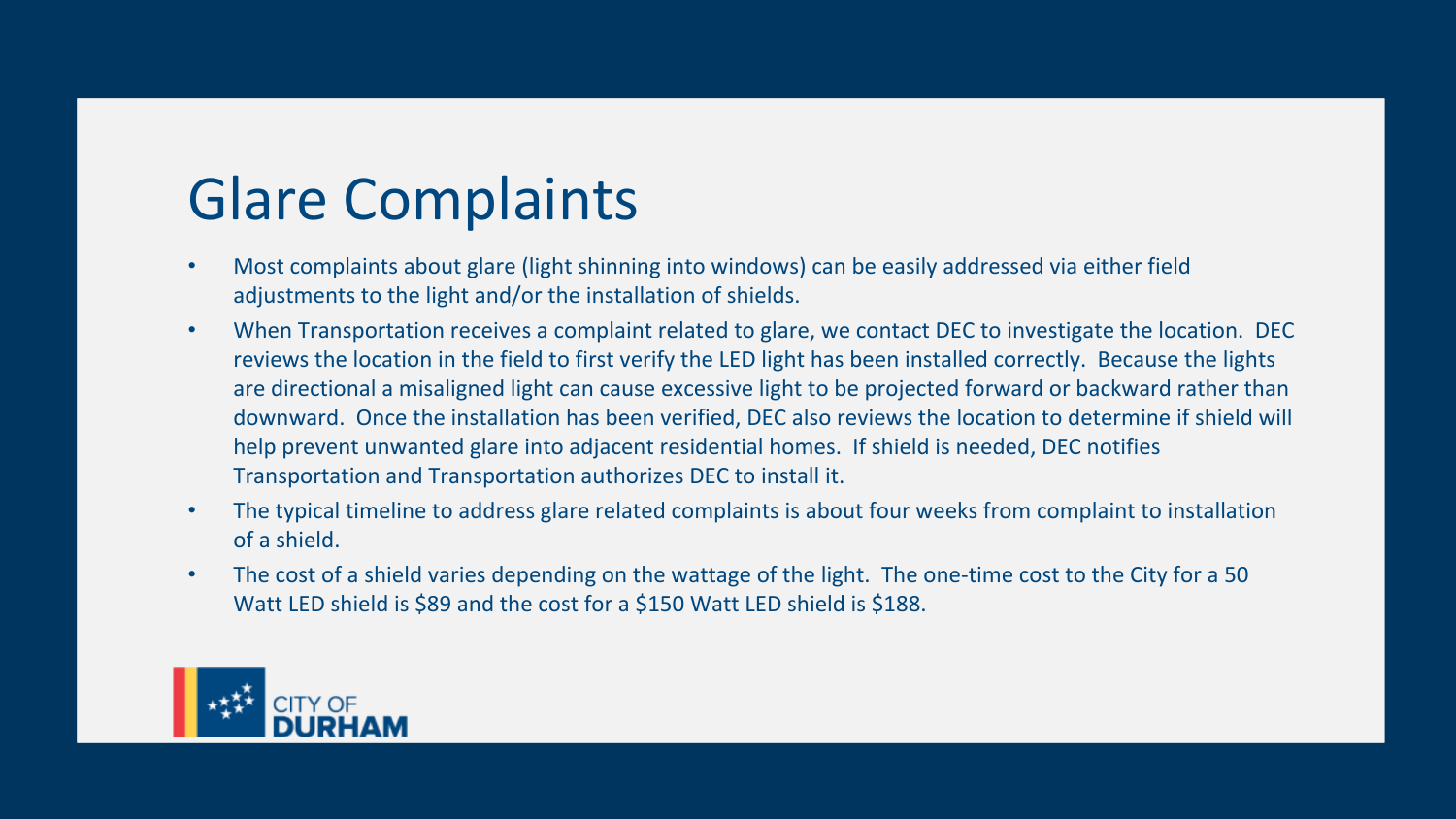### Lighting Level (Wattage) Complaints

- Most complaints about excessive lighting levels (wattage) are along residential streets where the lighting levels were previously increased to address potential crime issues under the City's Brighten Our Streets Program.
- The streets lights cannot be dimmed. Although these technologies exist, it is not currently economically feasible to have these types of devices installed under the current NCUC approved rate schedule.
- The only way to reduce the lighting level is too reduce the wattage of the light. To address these types of complaints, Transportation first contacts the Durham Police Department (DPD) to evaluate the location to determine if DPD can support a reduction in the lighting levels.
- If DPD supports reduction, the City then provides notification to all impacted residents providing them a three-week comment period. If residents are also supportive of the change, Transportation then authorizes DEC to reduce the wattage.
- The timeline to complete a wattage reduction is approximately two months from complaint to installation.
- There is a one-time cost of \$144 per lights to the City to convert a 150 Watt LED light to a 50 Watt LED.

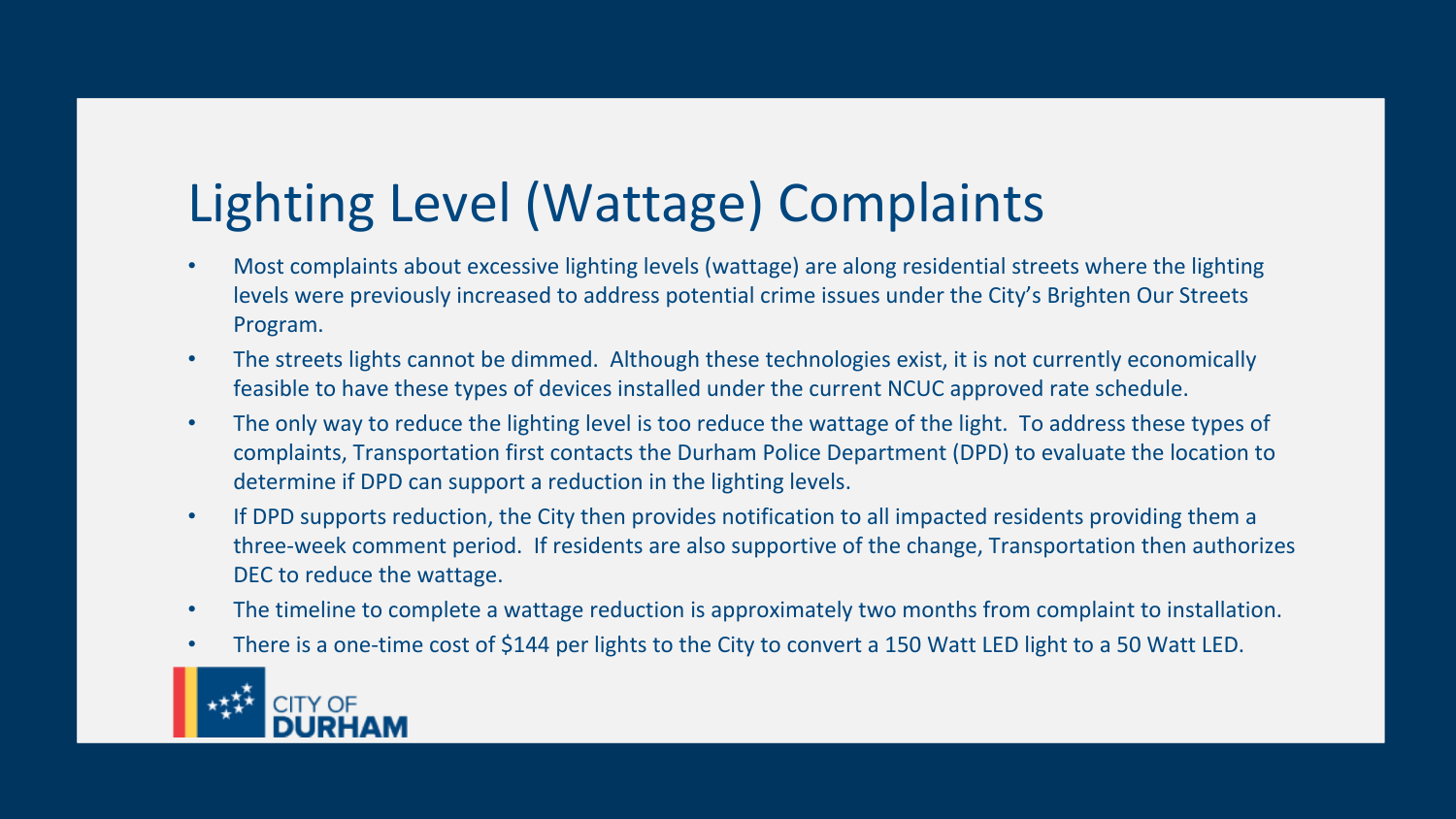## Color (Temperature) Complaints

- Complaints related to color/temperature typically include either that the white light from the LED's is too harsh and/or why are 4,000 Kelvin lights being installed when the AMA recommends 3,000 Kelvin.
- There have been no follow-up or additional research studies on this topic since the AMA report in 2016. The industry standard remains 4,000 Kelvin, however some manufactures have developed 3,000 Kelvin fixtures and they have been installed a few locations. Most of the limited 3,000 Kelvin installations were installed in late 2019 or 2020, and there is currently limited data on their effectiveness.
- The only way to change the color/temperature of the light is to change the fixture.
- DEC has indicated that if the City were to request 3,000 Kelvin lights, the City would be responsible for paying 40% of the cost of the remaining 36-month term for the recently installed 4,000 Kelvin lights. At an average monthly cost of \$10 per LED light, this could be as high as an average of \$144 per light.
- The estimated cost to change all 22,000 LED street lights to 3,000 Kelvin would be approximately \$3,168,000. This cost will decrease proportionally each month over the next 36 months.
- A project to change all 22,000 lights would likely take a minimum of 18 months to complete.

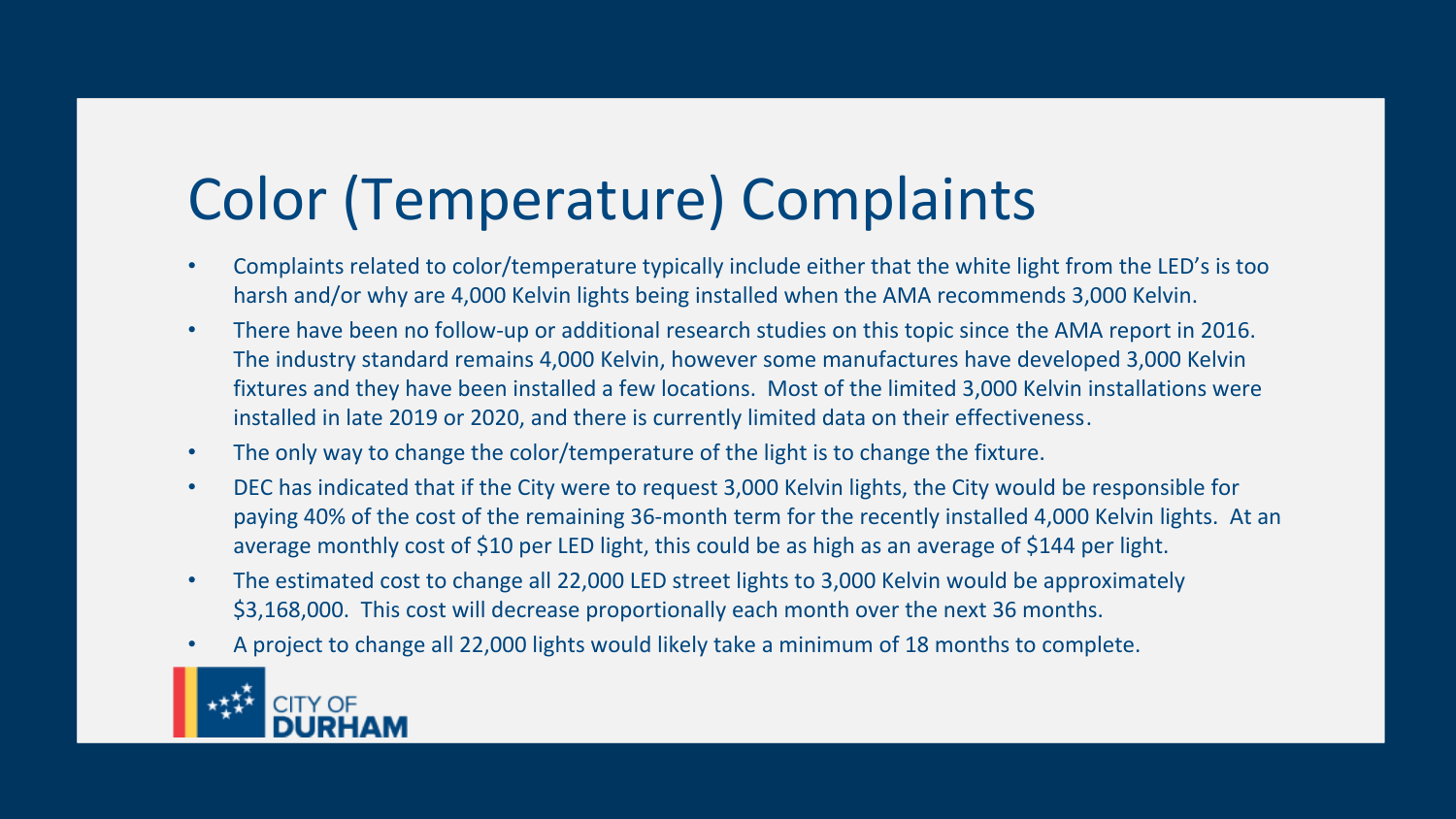### Recommendations

- **• Glare Complaints**: Transportation recommends the City continue with current process of evaluating each light/complaint on an individual basis. At the current rate of requests, Transportation has adequate existing funding to cover the installation of shields where they are needed.
- **• Brightness (Wattage) Complaints**: The conversion program was designed to match the wattage (lighting levels) of the existing lights to closest available matching fixture. The program was not intended to either increase or decrease these lighting levels. To address these complaints, Transportation recommends we continue with the current process of coordinating with DPD and the residents to determine if the lighting levels can be reduced. In areas where the lighting levels can be reduced, Transportation has adequate funding to cover the costs associated with these changes.
- **• Color (Temperature) Complaints:** Based on the limited data available and the potential high cost to convert all 22,000 lights from 4,000 Kelvin to 3,000 Kelvin, Transportation recommends maintaining the existing 4,000 Kelvin LED lights at this time. If additional research becomes available to further justify the use of 3,000 Kelvin lights in the future, this decision can be re-evaluated in the future.